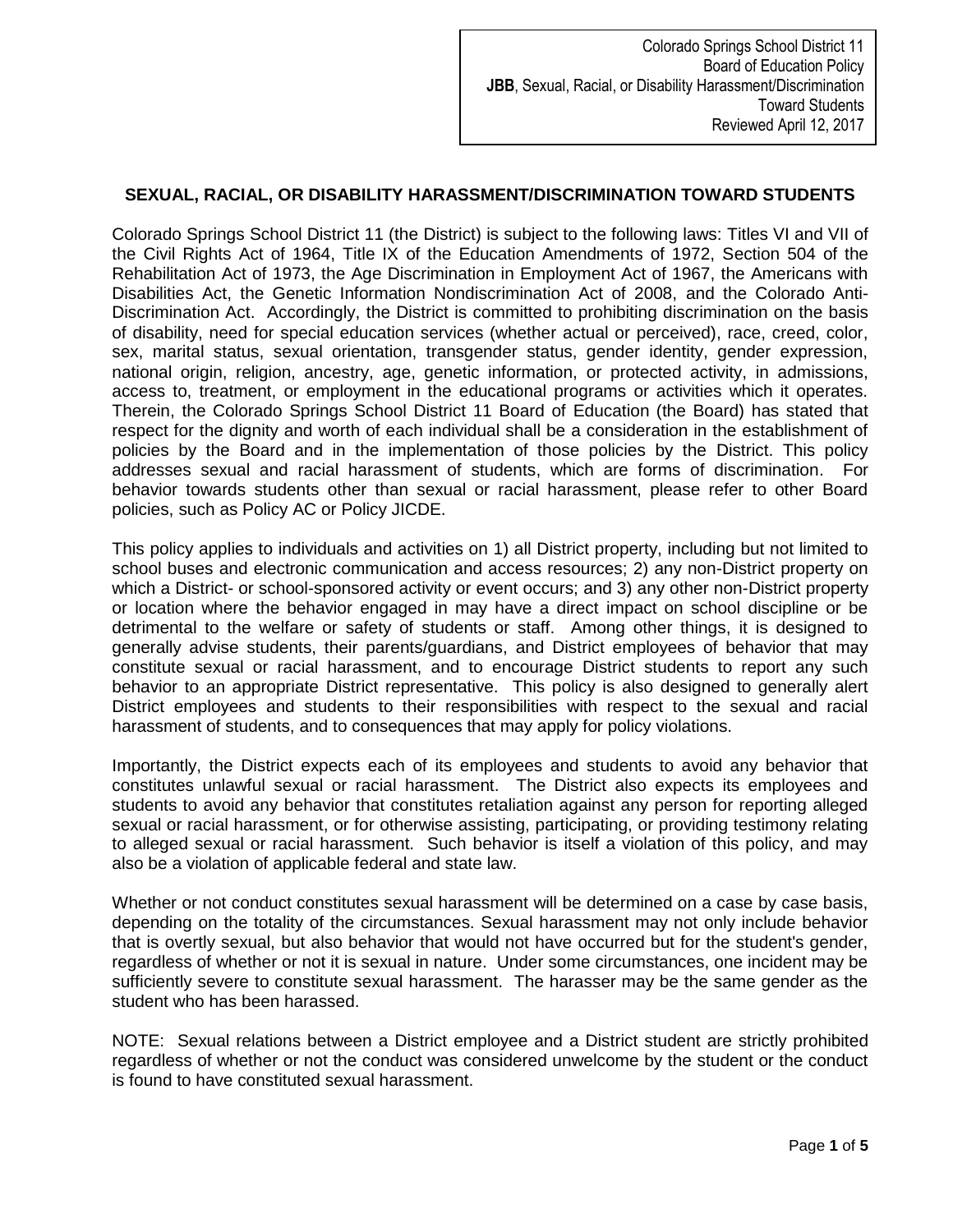Sexual harassment is generally defined as involving behavior that falls into at least one of the three following categories:

1. (Quid pro quo sexual harassment) A District employee explicitly or implicitly conditioning a student's participation in an education program or activity on the student's submission to unwelcome sexual advances, requests for sexual favors, or other verbal, nonverbal, or physical conduct of a sexual nature;

2. (Quid pro quo sexual harassment) A District employee basing an educational decision on the student's submission to unwelcome sexual advances, requests for sexual favors, or other verbal, nonverbal, or physical conduct of a sexual nature; and,

3. (Hostile environment sexual harassment) A District employee, another student, or a third party subjecting a student to sexually harassing conduct (which may, but does not have to, include unwelcome sexual advances, requests for sexual favors, and other verbal , nonverbal, or physical conduct of a sexual nature) that is sufficiently severe, persistent, or pervasive to limit a student's ability to participate in or benefit from an education program or activity, or to create a sexually hostile, abusive, or offensive educational environment.

The following are examples of conduct and communication that, regardless of the manner or means by which they occur, may constitute sexual harassment:

- 1. Sexually oriented "kidding" or inappropriate references to sexual matters;
- 2. Continued or repeated offensive sexual flirtations, advances or proposals;
- 3. Continued or repeated verbal remarks about a person's body;
- 4. Making sexual or lewd gestures;
- 5. Displaying sexual material, such as cartoons, photos of nudes or pornography, or placing such material in someone's locker or desk;
- 6. Pressure to engage in sexual activity;
- 7. Unwelcome sexual touching, such as offensive brushing against a person, patting or pinching in a sexual manner;
- 8. "Rating" students on the basis of physical characteristics;
- 9. Conduct or communications, which, while not overtly sexual, would not have occurred except for the student's gender (e.g., vandalizing the property of a female student);
- 10. Verbal abuse of a sexual nature or using sexually degrading words to describe a person;
- 11. Sending sexual material, such as cartoons, photos of nudes or pornography; and,
- 12. Sexually violent behavior involving a physical act perpetrated against a person's will or where a person is incapable of giving consent.

As with sexual harassment, whether or not conduct constitutes racial harassment will be determined on a case by case basis, depending on the totality of the circumstances. Racial harassment generally includes behavior that would not have occurred but for the student's race. One incident may, under some circumstances, be sufficiently severe to constitute racial harassment. The harasser may be the same race as the student who has been harassed.

Racial harassment is generally defined as verbal, written, graphic or physical conduct relating to the race, color, or national origin of another, that is sufficiently severe, persistent, or pervasive to limit a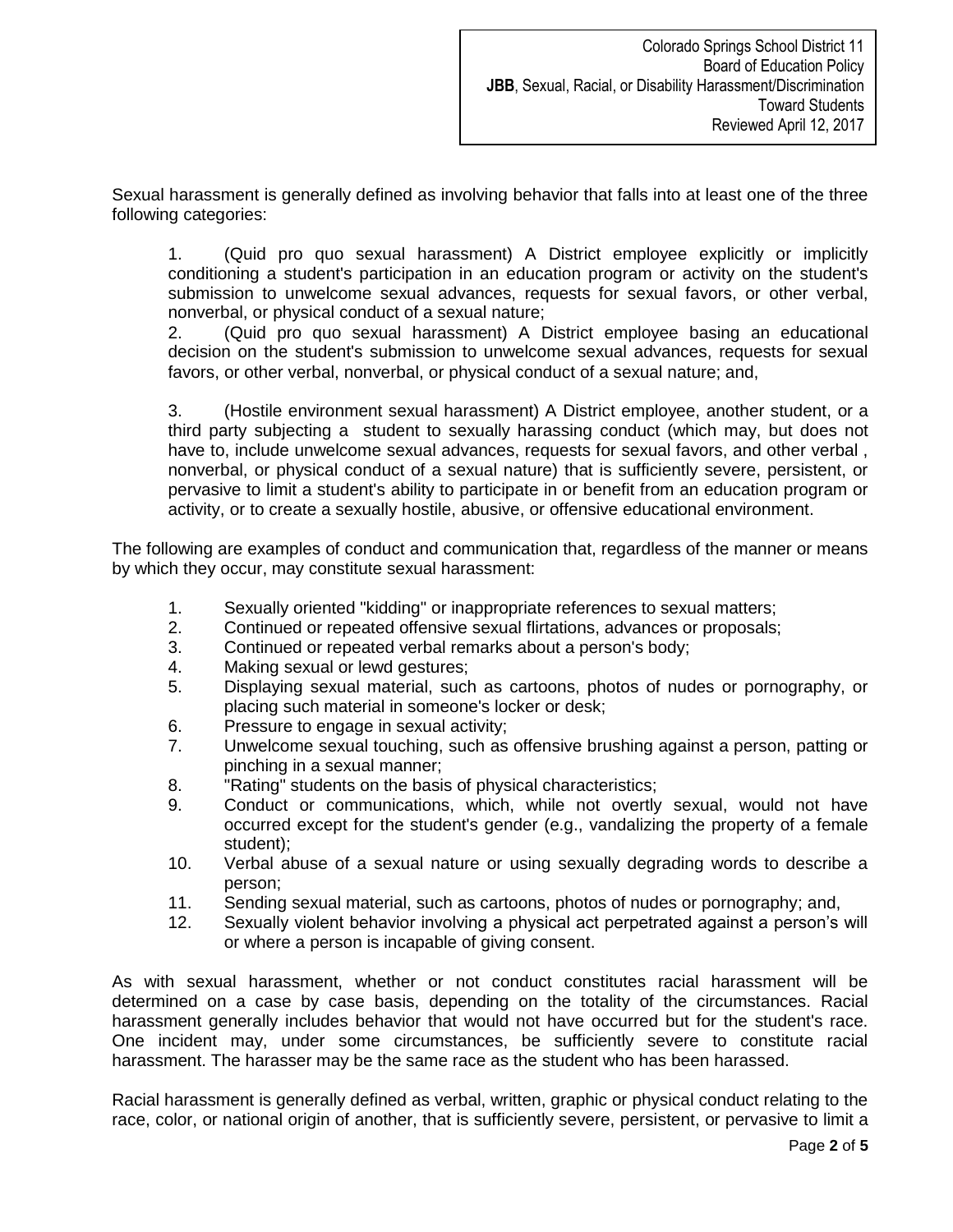student's ability to participate in or benefit from an education program or activity, or to create a racially hostile, abusive, or offensive educational environment.

The following are examples of conduct and communication that, regardless of the manner or means by which they occur, may constitute racial harassment:

- 1. Displaying racially derogatory written or pictorial or electronic communications (e.g., letters, notes, jokes, posters, photos, cartoons);
- 2. Distributing racially derogatory written or pictorial or electronic communications (e.g., letters, notes, jokes, posters, photos, cartoons).
- 3. Racially derogatory verbal comments (epithets, jokes or slurs);
- 4. Threats of force or violence against a person's body, possessions or residence on account of that person's race, color, or national origin; and,
- 5. Physical conduct (provocative gestures, restricting freedom of action or movement, violence, defacing or destruction of property) on account of an individual's race, color or national origin.

How and to whom a student should report sexual or racial harassment: Students and staff may file a report or a formal complaint of sexual or racial harassment through the use of procedures outlined in the supporting District regulation JBB-R. Filing of a complaint or otherwise reporting sexual or racial harassment shall not negatively reflect upon a student's class standing, grades, etc. The Administration is directed to develop a regulation (File: JBB-R) that includes procedures for reporting and investigating suspected sexual and/or racial harassment. The regulation shall designate school contact points and shall include the name, business address, and business phone number of the District's Equal Opportunity Office. The procedures shall specify that all matters, including the identity of the parties, shall remain confidential to the extent the District may maintain such confidentiality and also fulfill its obligations to investigate alleged harassment under applicable statutes.

Students' responsibilities with respect to this policy: First and foremost, students are expected to avoid engaging in sexually or racially harassing behavior directed to other students, staff, or visitors to the District, and to avoid engaging in behavior that constitutes retaliation for having reported, assisted, participated, testified, or otherwise provided information about possible sexual or racial harassment. Further, any student who believes she or he has been harassed as defined in this policy is expected to report such information promptly in a truthful manner in accordance with the procedure of JBB-R. All students are required to cooperate fully and truthfully in any District investigation of sexual or racial harassment.

Employees' responsibilities are with respect to this policy: First and foremost, employees are expected to avoid engaging in sexually or racially harassing behavior directed toward any student and to avoid engaging in behavior that constitutes retaliation for having reported, assisted, participated, testified, or otherwise provided information about possible sexual or racial harassment. Any employee who observes or receives a report of possible sexual or racial harassment shall refer it immediately to the school representative designated under regulation JBB-R to address and/or investigate, as circumstances warrant. Employee responsibilities towards other staff and visitors are covered in a separate policy, GBAA.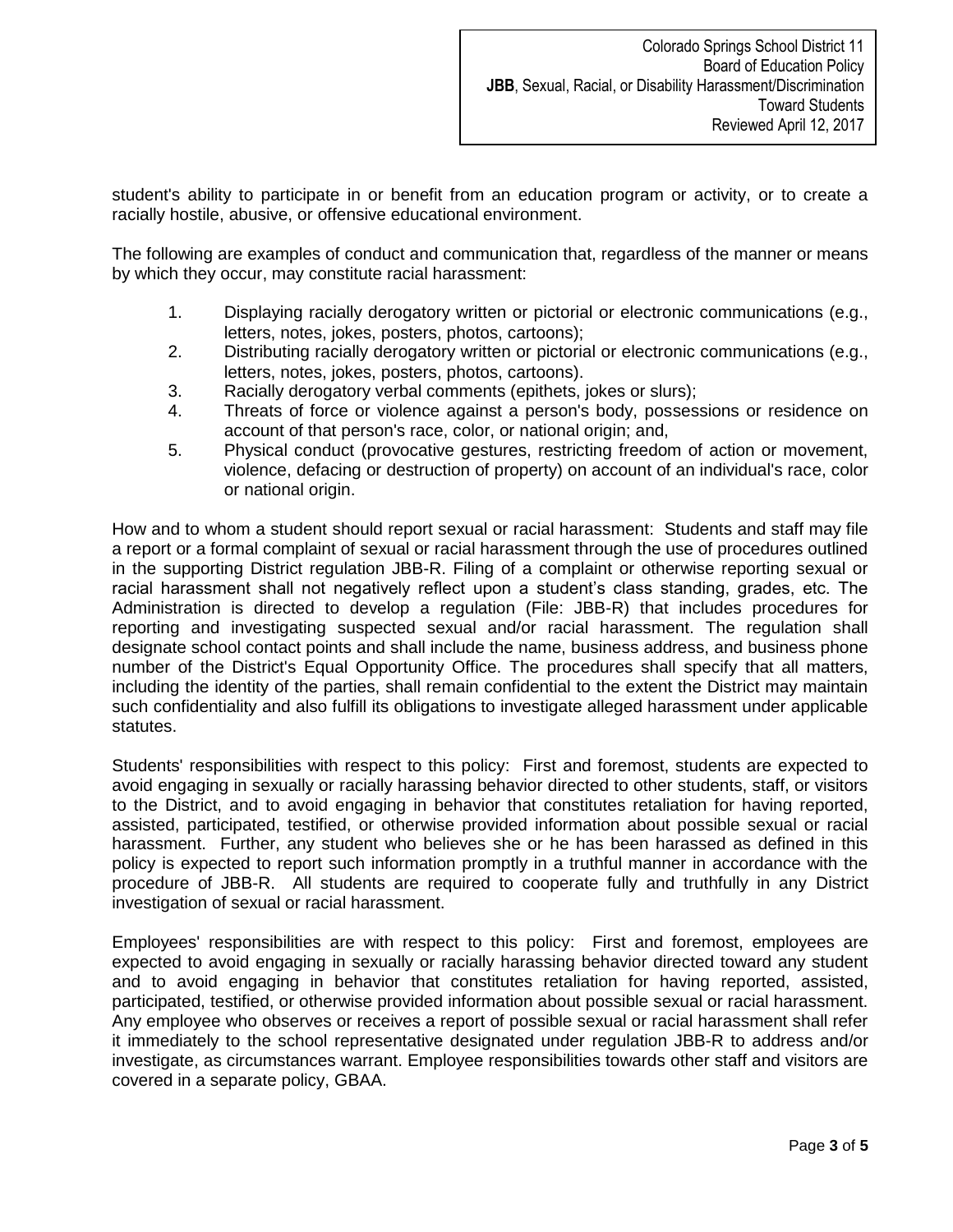Colorado Springs School District 11 Board of Education Policy **JBB**, Sexual and Racial Harassment/Discrimination toward Students Reviewed April 12, 2017

What may happen if sexual or racial harassment is found to have occurred: In the event it is determined that a student has been sexually or racially harassed, the District will address the situation as it deems appropriate in the circumstances. This may include corrective measures, including but not limited to disciplinary action or other consequences.

Consequences for students, employees, and others who violate this policy: Any student who violates any provision contained in this policy may be disciplined, according to the Student Conduct, Discipline and Attendance Code. Such discipline may involve expulsion from school for up to one calendar year. In addition, any student who is found, during the course of an investigation pursuant to this policy, to have violated another Board policy or any provision of the Student Conduct, Discipline and Attendance Code, may be disciplined for such violation, regardless of whether or not the student is found to have violated this policy.

Any employee who violates any provision contained in this policy may be disciplined, including immediate referral for termination from employment. In addition, any employee who is found, during the course of an investigation pursuant to this policy, to have violated another Board policy, or District procedure, practice, rule or expectation, may be disciplined for such violation, including immediate referral for termination of employment, regardless of whether or not the employee is found to have violated any provision of this policy.

Any third party, including but not limited to, a volunteer, a solicitor, an independent contractor, a parent/guardian, or other visitor, who violates this policy may be dealt with as the District deems appropriate. Consequences to a volunteer, solicitor, independent contractor, parent/guardian, or other visitor for any such violation may include, but are not limited to, cancellation of a contract, ejection from District property, and other appropriate measures.

Notice of this policy and its accompanying complaint and reporting procedure shall be provided to all District students and employees, and shall be circulated to all District schools and departments, and incorporated in student handbooks.

Adopted June 1988 Revised June 1999 Revised January 2008 Revised June 13, 2012 Reviewed November 11, 2015 Reviewed April 12, 2017

| Title IX of the Education Amendments of 1972, 20 U.S.C. § 1681            |
|---------------------------------------------------------------------------|
| 34 C.F.R. Part 104                                                        |
| 34 C.F.R. Part 106                                                        |
| Fair Labor Standards Act, 29 U.S.C. §201                                  |
| Age Discrimination in Employment Act of 1967, as amended, 29 U.S.C. § 621 |
| Individuals with Disabilities Education Act, 20 U.S.C. §1400, et seq.     |
| Exceptional Children's Education Act, C.R.S. § 22-2-101, et seq.          |
| Section 504 of the Rehabilitation Act of 1973, 29 U.S.C. § 701            |
| Americans with Disabilities Act of 1990, 42 U.S.C. § 12101                |
| Title VI of the Civil Rights Act of 1964, 42 U.S.C. § 2000d               |
| Title VII of the Civil Rights Act of 1964, as amended 42 U.S.C. § 2000e   |
| 42 U.S.C. §2000ff et seq. (Genetic Information Nondiscrimination Act of   |
| 2008)                                                                     |
|                                                                           |